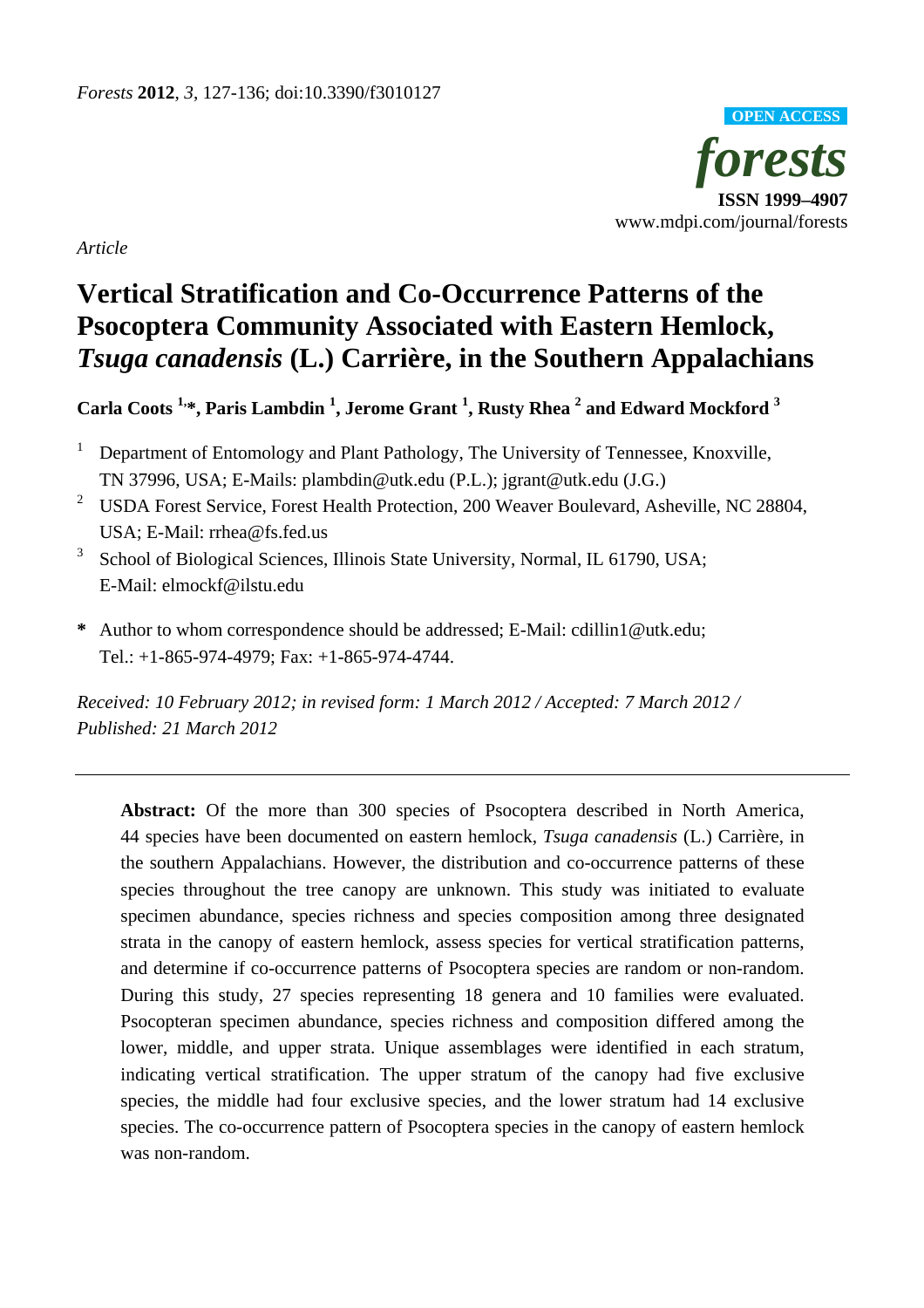**Keywords:** Psocoptera; eastern hemlock; canopy arthropods; co-occurrence; vertical stratification

# **1. Introduction**

Psocopterans comprise a major component of arthropod diversity on eastern hemlock, *Tsuga canadensis* (L.) Carrière, occupying an important ecological role as major consumers of microepiphytes as well as an integral food source for predators [1,2]. Of the more than 300 species of Psocoptera described in North America [2], 44 species have been documented on eastern hemlock, in the southern Appalachians [3]. These arboreal species are commonly called "bark lice" and exhibit a variety of feeding habits, including microepiphytic grazing, scavenging, and detritus feeding. Population densities of arboreal psocopterans can be extremely high. For example, densities of Psocoptera on the bark of European larch, *i.e.*, *Larix decidua* Mill., have been reported at >4,000/m<sup>2</sup>, which Thornton [1] equates to  $>6,000/m^2$  of land surface. Trees provide a complex of habitats within their canopies with an array of differing biotic and abiotic conditions resulting from the amount of live foliage, dead foliage, and open bark surfaces in which certain species of Psocoptera are associated. Mockford [2] and García Aldrete [4] reported that these habitat types can often be related to specific taxonomic groups.

Vertical stratification of arthropod assemblages noted in other studies [5–9], can be attributed to determinates, such as abiotic factors, tree architecture, resource availability, arthropod behavior, and competition [9]. Abiotic factors, such as light, air temperature, relative humidity, and water condensation, vary throughout the dense canopy of eastern hemlock. Tree architecture, such as needles, cones, branches, new growth, surface trunk area, and surface branch area, also has an influence on resource availability and may impact how species forage on eastern hemlock [9]. The vertical distribution of spiders has been examined in eastern hemlock [10], but has not been determined for other arthropods prior to this study. From visual observation of each stratum in eastern hemlocks, it appears that more mosses, vascular epiphytes, and debris are located in the lower stratum, while more crustose lichens appear to be located in the upper stratum, indicating a difference in the resources present within different strata. However, it is unknown how Psocoptera disperse within the canopy of eastern hemlock and if the distribution is indicative of a competitively structured community or a random community assemblage. Additionally, tree architecture and resource availability in eastern hemlocks have the potential to be altered directly and indirectly by insect pests, such as the hemlock woolly adelgid, *Adelges tsugae* Annand (Homoptera: Adelgidae). Such exotics may reduce the amount of live foliage available and alter abiotic factors within the canopy, potentially impacting those species with specific habitat associations.

Populations of eastern hemlock have been dramatically reduced by the hemlock woolly adelgid, an exotic insect species. Eastern hemlock is a keystone species and is a vital component of biological diversity contributing to the economical and environmental stability of forests, within its geographic range. Rapid declines of eastern hemlocks stimulate changes in forest structure and composition [11] resulting in altered arthropod food webs [12]. The high diversity and abundance of psocopterans found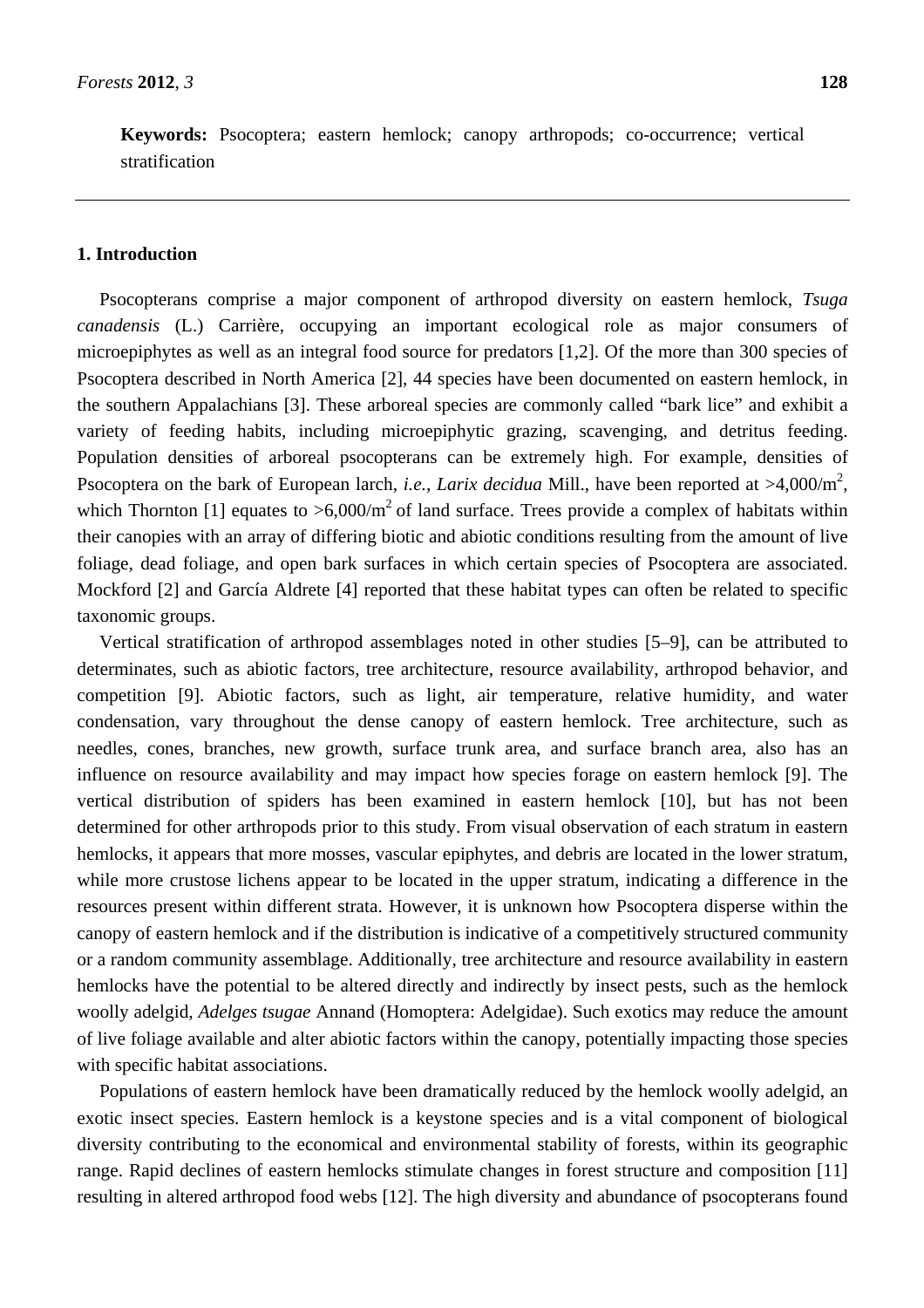in association with eastern hemlock [3] serve as a major component of the food web associated with eastern hemlock in the southern Appalachians. As such, it is imperative to gain a better understanding of the distribution of these species throughout the canopy and their co-occurrence patterns prior to direct and indirect effects to hemlock systems due to the invasion by the hemlock woolly adelgid. The objectives of this study were to evaluate specimen abundance, species richness, species richness estimates, and species composition among three designated strata in the canopy of eastern hemlock, assess species for vertical stratification patterns, and determine if co-occurrence patterns of Psocoptera species are random or non-random.

# **2. Materials and Methods**

### *2.1. Study Sites and Experimental Design*

Eastern hemlocks ( $n = 6$ ) were selected on 5 November 2005 at Indian Boundary within the Cherokee National Forest located in Monroe County in southeastern Tennessee (35°23.787N, 84°06.662W, elevation: 543 m). This study was arranged in a completely randomized one factor (stratum) design with six replicates. Two trees were established at each of the following locations: 35°23.787N, 84°06.662W, elevation: 543 m; 35°23.764N, 84°06.732W, elevation: 555 m; and 35°04.173N, 84°06.268W, elevation: 565 m. Tree characteristics (height, transparency, density, crown class, diameter breast height [dbh], foliage color, overall appearance, crown condition, and percent of the tree infested with hemlock woolly adelgid (based on number of branches infested)) were documented on 25–26 November 2005. Trees were selected based on how close any six trees matched in measured tree characteristics. Each tree was marked with a numbered metal tag. Trees heights ranged from 14–18 m. All six trees were located in a shortleaf pine–oak (type 76) forest [13].

# *2.2. Sampling*

To examine spatial differences in specimen abundance and species composition, each tree was divided into: lower, middle, and upper regions with each stratum representing *ca.* 1/3 of the total tree height. Because of the diversity of feeding habits and mobility among those species of Psocoptera associated with eastern hemlock, four sampling methods were used to capture a wide range of psocopteran species at each stratum on each tree in August 2006, September 2007, and June 2008, using an articulating boom (Genie Z 45/22, Tigard, OR). Specimens were collected using direct sampling (beat sheet, branch clipping, handpicking, and trunk vacuuming). Beat-sheet samples (four per tree) were taken at each cardinal direction by striking each branch five times with a one-meter stick allowing specimens to fall onto a meter cloth. Branch clippings 24 cm in length (4 branches per tree) were taken at each cardinal direction. Handpicking specimens involved visual observations, conducted on each tree for five minutes per stratum on each tree, with all observed psocopterans collected. Trunk vacuuming occurred on 61 cm of the circumference of the trunk.

# *2.3. Preserving and Identifying Specimens*

Specimens collected from direct sampling were placed in pre-labeled vials (date, tree number, cardinal direction, stratum, and collecting method) containing 75% alcohol (6 dram). All specimens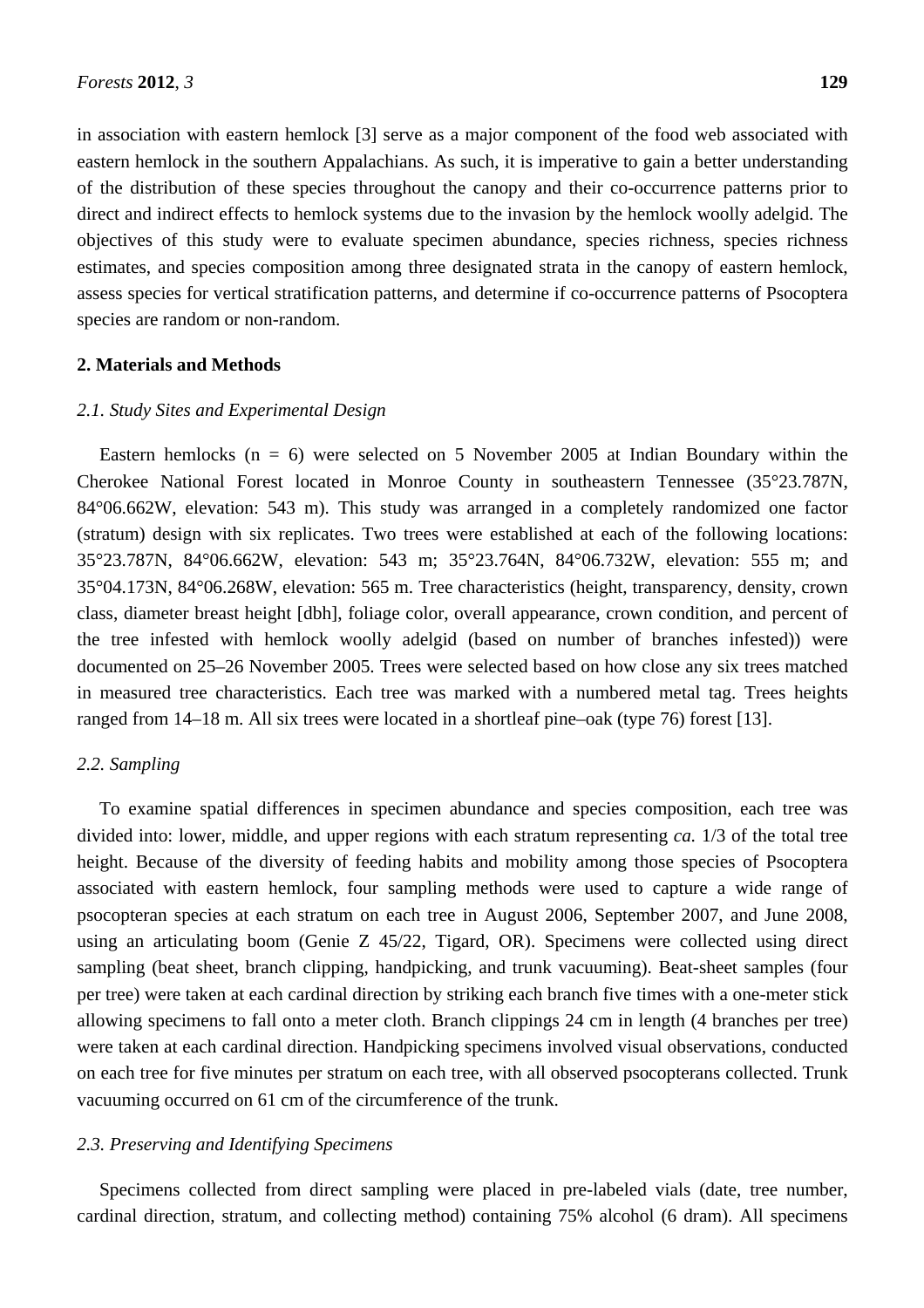collected were sorted to family, genus, and species. For each taxon, insect specimens were sorted into 4 dram vials filled with 75% alcohol and labeled. Specimens were identified using standard keys. Voucher specimens were organized into Cornell drawers and incorporated into the University of Tennessee's insect collection.

#### *2.4. Data Analysis*

Data (collection date, collection method, tree number, stratum, order, family, genus, species, author, number of specimens, and guild) were entered into an Excel<sup>®</sup> spreadsheet. Samples were pooled across all collection methods and dates for each stratum for specimen abundance and species richness analysis. Shapiro-Wilks W test for normality and Levene's test of homogeneity of variances were used to verify that specimen abundance and species richness data conformed to the assumptions of analysis of variance (ANOVA). The assumptions of normality and homogeneity of variances were met. Differences in specimen abundance (number of specimens) and species richness (number of species) were analyzed using ANOVA and least significant differences (LSD) procedures in SAS [14]. The number of Psocoptera species for each stratum was estimated using the Chao1 estimator using the software EstimateS 5.0.1 [15]. The Chao 1 estimator was selected because, when compared with other estimators, it trends toward intermediate species richness estimates. Differences in species composition among strata were determined using analysis of similarity (ANOSIM) on Bray-Curtis distances constructed in a resemblance matrix using PRIMER version 6 software [16]. Samples were pooled across collection method for each stratum and collection date. Differences in composition were illustrated using two-dimensional nonmetric multidimensional scaling (NMDS). Using the stress levels obtained by fitting the dissimilarities to the Bray-Curtis distance, a two-dimensional NMDS was chosen as the best representation (stress  $= 0.01$ ) of the dissimilarities of community composition among strata.

To assess random and non-random co-occurrence patterns, a null model was established that species co-occur across each stratum randomly. Data were organized into a presence-absence matrix and imported into ECOSIM 7.0 [17]. A fixed-fixed null model algorithm was used so totals were retained in the simulation with 5,000 iterations. A fixed-fixed model algorithm was chosen so differences in the frequency of occurrence of each psocopteran species (row sums) and differences in the number of psocopteran species per tree stratum are preserved. Additionally, this algorithm is less prone to type I errors and has good power for detecting non-randomness. The Stone and Roberts' [18] C-score index was used to quantify co-occurrence because of its minimal chance of Type I and Type II errors relative to other indices [19]. The C-score index is a measure of the proportion of species pairs that do not co-occur among a group of communities [20].

#### **3. Results**

#### *3.1. Species Diversity, Abundance, and Richness*

During this study, 942 psocopteran specimens were collected and identified, representing 27 species, 18 genera, and 10 families (Table 1). Of the 942 specimens collected, 605 specimens were collected from the lower stratum representing 6 families, 11 genera, and 17 species. In the middle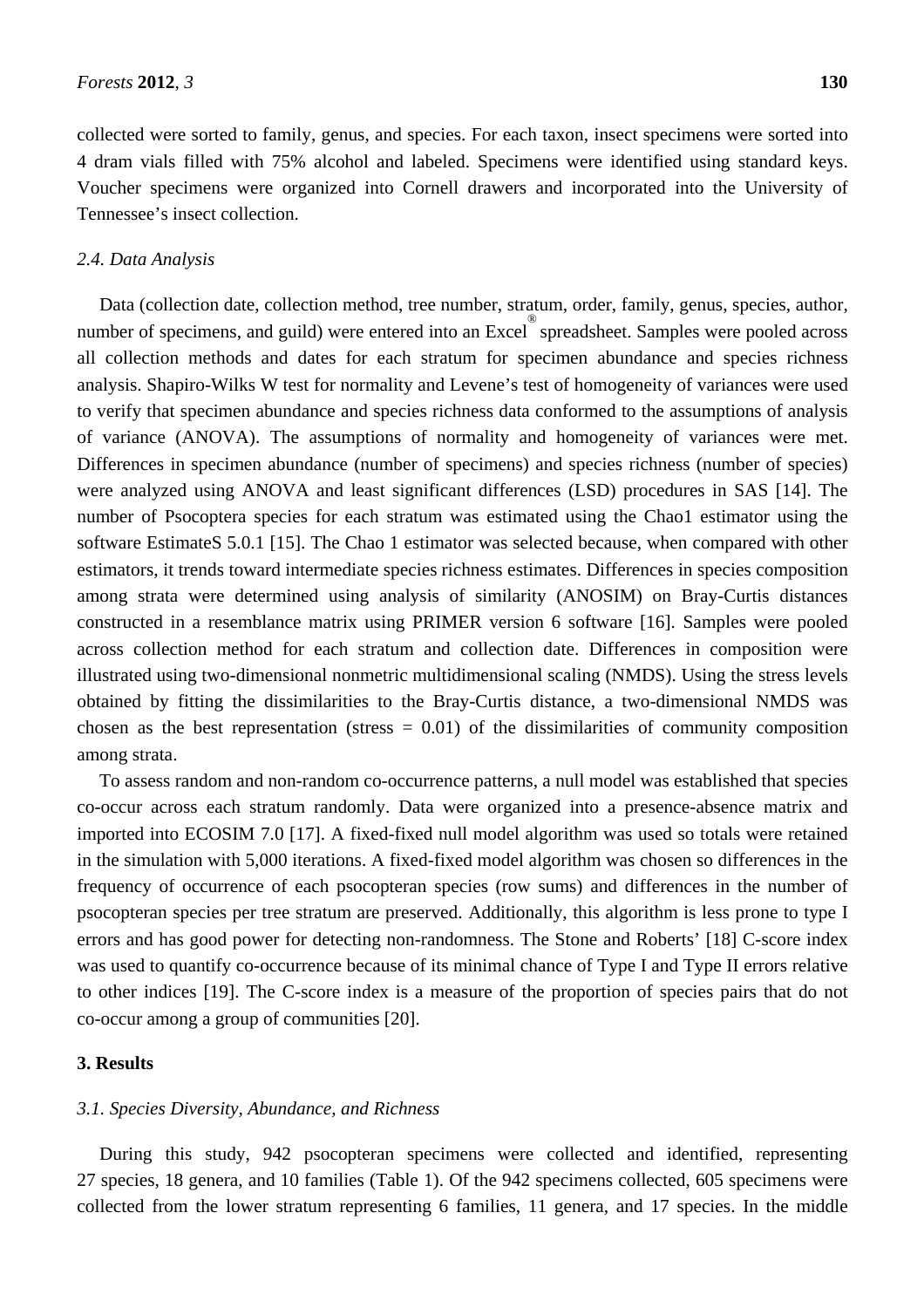stratum 179 specimens were collected representing 4 families, 8 genera, and 8 species. In the upper stratum 158 specimens were collected representing 6 families, 6 genera, and 6 species. Specimen abundance was significantly different (LSD test;  $p < 0.05$ ) among strata (Figure 1). Specimen abundance was significantly higher (LSD test;  $p < 0.05$ ) in the lower stratum compared to the middle and upper strata. The middle stratum contained significantly higher (LSD test;  $p < 0.05$ ) number of specimens than the upper stratum. Species richness was significantly greater (LSD test;  $p < 0.05$ ) in the lower stratum compared to the middle and upper strata (Figure 2). Species richness in the middle and upper strata were not significantly different (LSD test;  $p > 0.05$ ). Chao1 species richness estimates (Figure 2) for each stratum infer that the lower stratum had the highest mean estimate of species richness (n = 16) followed by the upper stratum (n = 7) and the middle stratum (n = 6), which coincides with the observed mean species richness.

| Family         | Genus               | <b>Species</b>  | <b>Author</b> | <b>Collecting</b> | No.       |
|----------------|---------------------|-----------------|---------------|-------------------|-----------|
|                |                     |                 |               | method *          | specimens |
| Caeciliusidae  | Valenzuela          | flavidus        | (Stevens)     | B, BC, H          | 63        |
| Caeciliusidae  | Valenzuela          | pinicola        | (Banks)       | B, H              | 57        |
| Caeciliusidae  | Xanthocaecilius     | sommermanae     | (Mockford)    | B, H              | 23        |
| Ectopsocidae   | Ectopsocopsis       | cryptomeriae    | (Enderlein)   | B, BC, H          | 29        |
| Ectopsocidae   | Ectopsocus          | meridionalis    | Ribaga        | B, H              | 12        |
| Dasydemellidae | Teliapsocus         | conterminus     | (Walsh)       | B, T              | 33        |
| Lachesillidae  | Lachesilla          | contraforcepeta | Chapman       | B, BC, H          | 22        |
| Lachesillidae  | Lachesilla          | rufa            | (Walsh)       | B, BC, H          | 15        |
| Lepidopsocidae | Echmepteryx         | hageni          | (Packard)     | T                 | 31        |
| Myopsocidae    | Lichenomima         | sp.             |               | H, T              | 34        |
| Peripsocidae   | Peripsocus          | alboguttatus    | (Dalman)      | H, T              | 19        |
| Peripsocidae   | Peripsocus          | maculosus       | Mockford      | H, T              | 26        |
| Peripsocidae   | Peripsocus          | madidus         | (Hagen)       | H, T              | 28        |
| Peripsocidae   | Peripsocus          | subfasciatus    | (Rambur)      | H, T,             | 14        |
| Philotarsidae  | Aaroniella          | maculosa        | (Aaron)       | B, H, T           | 57        |
| Psocidae       | <b>Blaste</b>       | opposita        | (Banks)       | <b>B</b> , H, T   | 52        |
| Psocidae       | <b>Blaste</b>       | quieta          | (Hagen)       | H, T              | 63        |
| Psocidae       | <b>Blastopsocus</b> | lithinus        | (Chapman)     | B, H, T           | 27        |
| Psocidae       | Cerastipsocus       | venosus         | (Burmeister)  | B, H, T           | 96        |
| Psocidae       | Metylophorus        | novaescotiae    | (Walker)      | H, T              | 71        |
| Psocidae       | Metylophorus        | purus           | (Walsh)       | B, BC, T          | 39        |
| Psocidae       | Psocus              | leidyi          | Aaron         | B, H, T           | 27        |
| Psocidae       | Ptycta              | polluta         | (Walsh)       | B, H, T           | 24        |
| Psocidae       | Trichadenotecnum    | alexanderae     | Sommerman     | B, H, T           | 17        |
| Psocidae       | Trichadenotecnum    | castum          | <b>Betz</b>   | B, BC, T          | 18        |
| Psocidae       | Trichadenotecnum    | quaesitum       | (Chapman)     | B, H, T           | 26        |
| Stenopsocidae  | Graphopsocus        | cruciatus       | (L.)          | B, H, T           | 19        |

**Table 1.** Vertically sampled Psocoptera species associated with eastern hemlock in the southern Appalachians and corresponding collection methods.

**\*** B, Beat Sheet; BC, Branch Clipping; H, Hand Pick; T, Trunk Vacuum.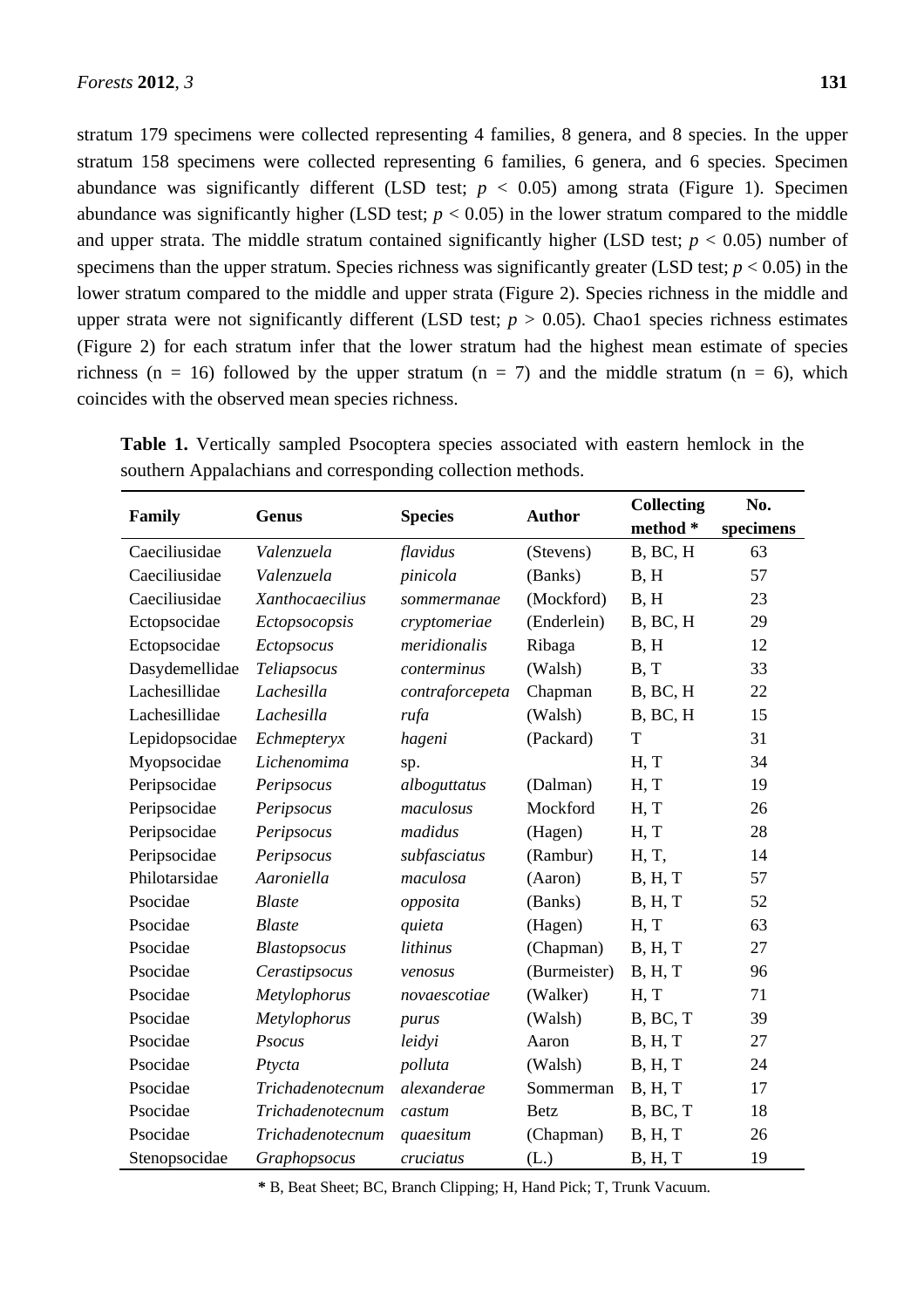**Figure 1.** Mean specimen abundance (mean number of individuals  $\pm$  SE) for each stratum. Different lower case letters above standard error bar indicate differences among strata (LSD test;  $p > 0.05$ ).



**Figure 2.** Observed mean species richness (mean number of species  $\pm$  SE) for each stratum and Chao1 mean (±95% CL) species richness estimate. Different lower case letters above standard error bar indicate differences among strata (LSD test;  $p > 0.05$ ).



*3.2. Species Composition, Vertical Stratification, and Co-Occurrence Pattern* 

Psocopteran species composition among strata had a high degree of dissimilarity (ANOSIM  $R = 0.981$ ,  $n = 18$ ,  $p < 0.0001$ ) (Figure 3) resulting in unique identifiable assemblages within each stratum of the tree. The upper stratum had five unique species (species only found in a respective stratum): *Teliapsocus conterminus* (Walsh), *Lichenomima* sp*.*, *Blastopsocus lithinus* (Chapman), *Trichadenotecnum quaesitum* (Chapman), and *Graphopsocus cruciatus* (L.). *Echmepteryx hageni*  (Packard) was the only species found in both upper and middle strata. The middle stratum had four unique species: *Metylophorus purus* (Walsh), *Psocus leidyi* Aaron*, Ptycta polluta* (Walsh), and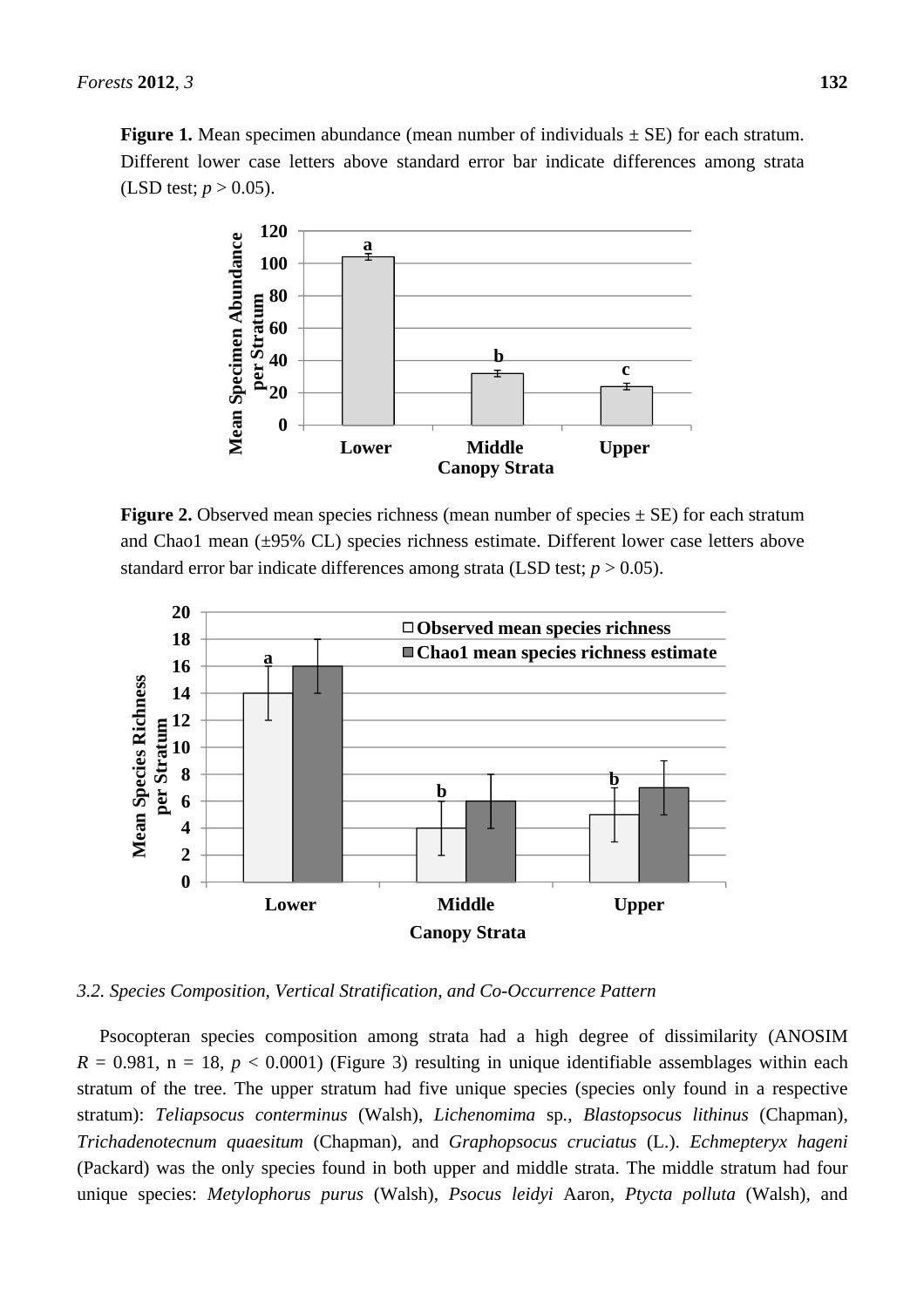*Trichadenotecnum alexanderae* Sommerman*. Ectopsocopsis cryptomeriae* (Enderlein), *Aaroniella maculosa* (Aaron), and *Blaste opposita* (Banks) were found in both the middle and lower strata. The lower stratum had 14 unique species: *Valenzuela flavidus* (Stevens), *Valenzuela pinicola* (Banks), *Xanthocaecilius sommermanae* (Mockford), *Ectopsocus meridionalis* Ribaga, *Lachesilla contraforcepeta* Chapman, *Lachesilla rufa* (Walsh), *Peripsocus alboguttatus* (Dalman), *Peripsocus maculosus* Mockford, *Peripsocus madidus* (Hagen), *Peripsocus subfasciatus* (Rambur), *Blaste quieta* (Hagen), *Cerastipsocus venosus* (Burmeister), *Metylophorus novaescotiae* (Walker), and *Trichadenotecnum castum* Betz. No species were found to occupy all three strata.

**Figure 3.** Non-metric multidimensional scaling (NMDS) ordination of six eastern hemlock trees sampled three times based on specimen abundance and Bray-Curtis similarities. Each individual point ( $n = 18$ ) represents a stratum within a host tree sampled at one sampling time. Distance between points represents the degree of dissimilarity in species composition, *i.e.*, the further the distance, the more dissimilar the species composition.



The mean observed C-score (C-score<sub>observed</sub> = 393.50) was significantly greater ( $P_{obs > exp}$  = 0.0001) than the mean of the randomly simulated index  $(C\text{-score}_{expected} = 328.11)$ . These higher observed C-scores indicate less co-occurrence than expected by chance, thus, suggesting a non-random competitively structured community [19]. The probability that the mean observed C-score would be significantly lower than the mean of the randomly simulated index was not significant  $(P_{\text{obs} < \text{exp}} = 0.999)$ .

#### **4. Discussion**

In this study, the lower stratum had the highest diversity and specimen abundance, followed by the middle and upper strata. This pattern of diversity may indicate a broader range of habitats and resource availability in the lower stratum compared with those in the middle and upper strata. The stratified species present in this study have a variety of habitat associations that coincide with specific habitat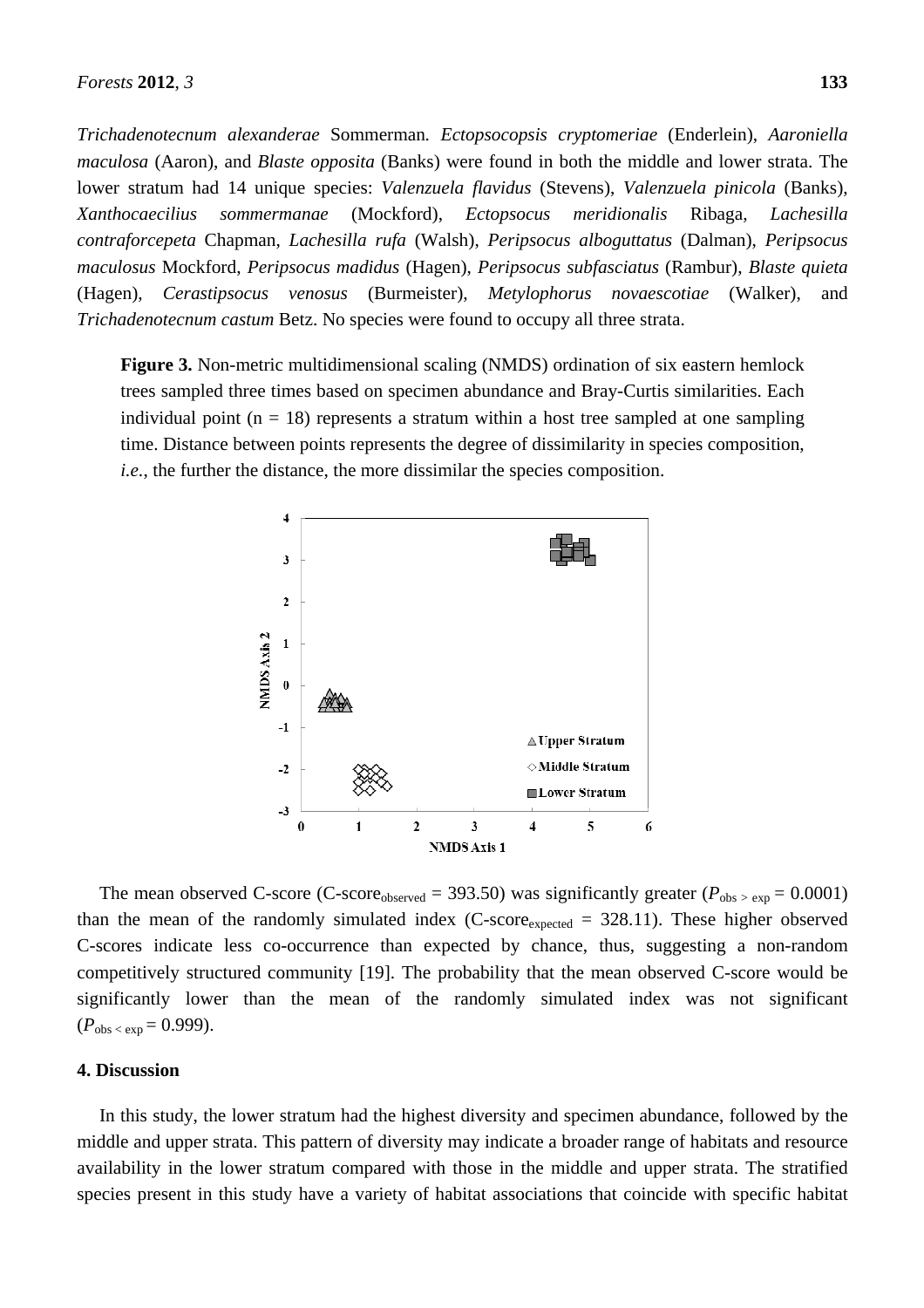availability within different strata in the canopies. Species belonging to the families Psocidae, Myopsocidae, Peripsocidae, and Philotarsidae are usually found in association with open bark habitats [2,3]. Species in these families were almost exclusively found in the middle and/or lower stratum, where the majority of open bark surfaces were encountered, with the exception of a single species belonging to the family Myopsocidae found exclusively in the upper stratum. Psocoptera species in the family Caeciliidae are highly associated with living foliage [2,3] and are found almost exclusively on live branches within the lower stratum of the tree. Species belonging to the families Lachesillidae and Ectopsocidae are usually found in association with dead foliage. Lachesillids and Ectopsocids were found exclusively in the lower stratum where dead foliage accumulates among the live branches. While the non-random co-occurrence patterns found in this study infer competitive interactions, it is important to note that non-random structure can also be attributed to other mechanisms, such as species-environment relations, non-random spatial processes, non-overlapping habitats or niches, and historical effects [19,21,22]. Non-random spatial processes within the canopy of eastern hemlock may dictate resource distribution, and thus influence how species distribute throughout the canopy.

#### **5. Conclusions**

This study is the first assessment of the psocopteran community found in association with eastern hemlock in the southern Appalachians focused on entire canopy sampling. Psocoptera species documented in this study and those established by Coots *et al.* [3] represent a large proportion of the diversity of arthropods found in association with eastern hemlock in the southern Appalachians. These species constitute an integral component of the food web and changes in their community structure resulting from infestation by the hemlock woolly adelgid and subsequent management practices, such as chemical treatments, are unknown and represent an area in need further research. For example, the vertical stratification of species and non-random co-occurrence patterns suggest that deterministic mechanisms are important factors in the distribution of these psocopteran species. As such, studies on vertical stratification should be included in biodiversity projects to document the location of species populations on their host. Information on the feeding sites for non-target species may aid in protecting their populations from harmful control tactics directed ad hoc against insect pest infestations.

#### **Acknowledgments**

We thank D. Paulsen, A. Hakeem, N. Reynolds, and T. Conatser (Department of Entomology and Plant Pathology, University of Tennessee, Knoxville, TN, USA) for assistance with field experiments, personnel at the Tellico Plains Ranger Station (Cherokee National Forest) for their assistance in setting up the test sites, and the USDA Forest Service, Forest Health Protection for financial support of this project.

#### **Conflict of Interest**

The authors declare no conflict of interest.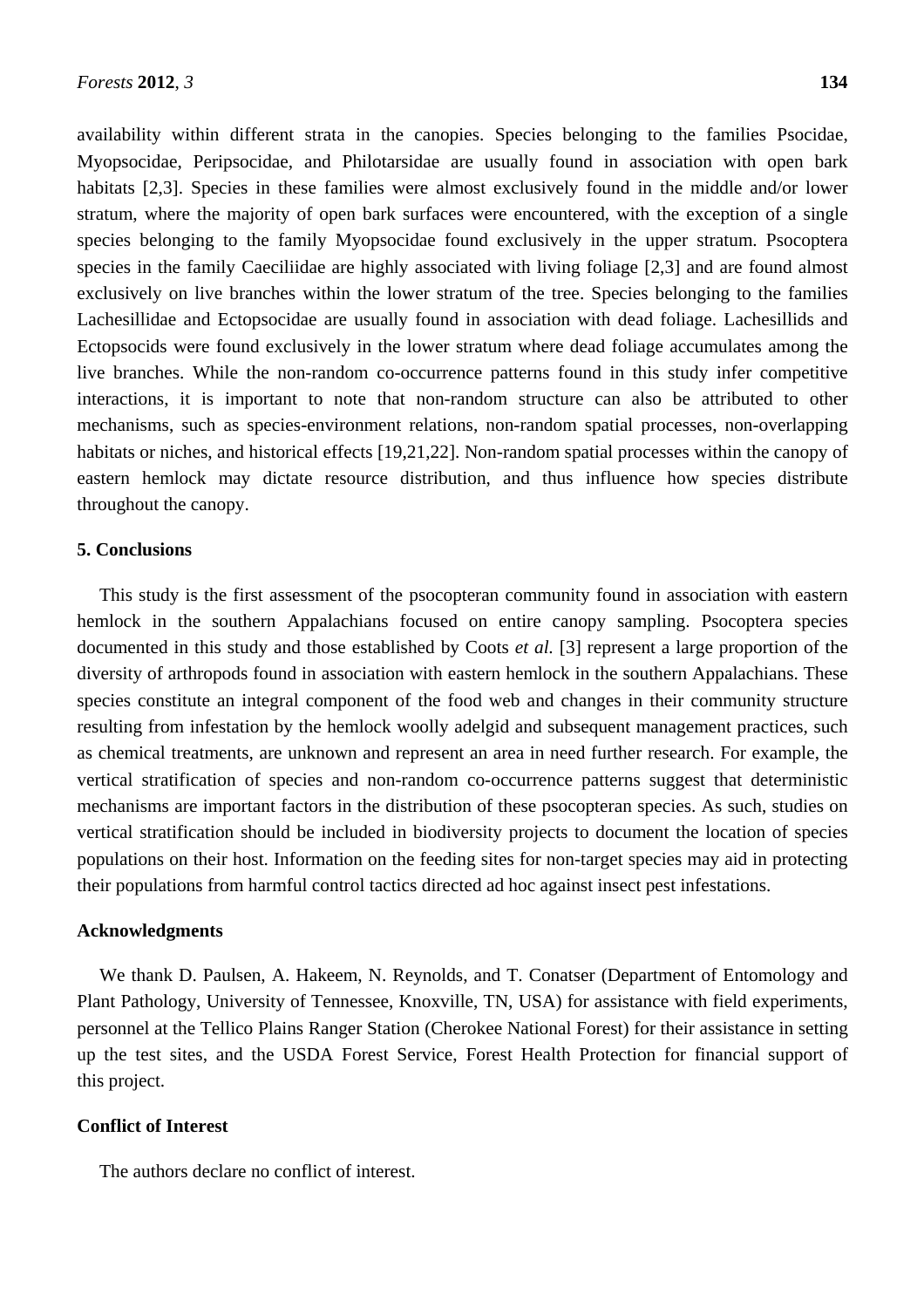# **References**

- 1. Thornton, I.W.B. The geographical and ecological distribution of arboreal Psocoptera. *Annu. Rev. Entomol.* **1985**, *30*, 175–196.
- 2. Mockford, E.L. *North American Psocoptera*; Sandhill Crane Press: Gainesville, FL, USA, 1993.
- 3. Coots, C.I.; Lambdin, P.; Grant, J.; Rhea, R.; Mockford, E. Psocoptera species associated with eastern hemlock in the southern Appalachians. *Fla. Entomol.* **2012**, *95*, 224–227.
- 4. García Aldrete, N. Insecta: Psocoptera. In *Soil Biology Guide*; Dindal, D.L., Ed.; Wiley and Sons, Inc.: New York, NY, USA, 1990; pp. 1033–1052.
- 5. Nielsen, B.O. Food resource partition in the beech leaf-feeding guild. *Ecol. Entomol*. **1978**, *3*, 193–201.
- 6. Gross, S.W.; Fritz, R.S. Differential stratification, movement and parasitism of sexes of the bagworms, *Thyridopteryx ephemeraeformis,* on red cedar. *Ecol. Entomol.* **1982**, *7*,149–154.
- 7. Philipson, J.; Thompson, D.J. Phenology and intensity of phyllophage attack on *Fagus sylvatica* in Wytham Woods, Oxford. *Ecol. Entomol*. **1983**, *8*, 315–330.
- 8. Bogacheva, I.A. Distribution of phyllophagous insects in the crown of drooping birch at the northern boundary of tree vegetation. *Sov. J. Ecol*. **1984**, *15*,153–159.
- 9. Basset, Y.; Hammond, P.M.; Barrios, H.; Holloways, J.D.; Miller. S.E. Vertical stratification of arthropod assemblages. In *Arthropods of Tropical Forests*; Bassett, Y., Novotny, V., Miller, S.E., Kitching, R.L., Eds.; Cambridge University Press: Cambridge, UK, 2003; pp. 17–27.
- 10. Hakeem, A. Effect of Imidacloprid on the Predatory Arthropod Guild on Eastern Hemlock, *Tsuga canadensis* (L.) Carrière, in the Southern Appalachians. MS Thesis, The University of Tennessee: Knoxville, TN, USA, 2008.
- 11. Spaulding, H.L.; Reiske, L.K. The aftermath of an invasion: Structure and composition of central Appalachian hemlock forests following establishment of the hemlock woolly adelgid, *Adelges tsugae. Biol. Invasions*. **2010**, *12*, 3135–3143.
- 12. Turcotte, R.M. Arthropods associated with eastern hemlock. In *Fourth Symposium on Hemlock Woolly Adelgid in the Eastern United States*; Onken, B., Reardon, R., Eds.; U.S. Department of Agriculture, Forest Service, Northern Research Station: Morgantown, WV, USA, 2008; FS. FHTET-01, p. 61.
- 13. Eyre, F. *Forest Cover Types of the United States and Canada*; Society of American Foresters: Washington, DC, USA, 1980.
- 14. *SAS User's Guide: Statistics*, Version 9.1; SAS Institute: Cary, NC, USA, 2005.
- 15. Colwell, R.K. *EstimateS*: *Statistical Estimation of Species Richness and Shared Species from Samples, Version 5: User's Guide and Application*; EstimateS: Storrs, CT, USA, 1997. Available online: http://viceroy.eeb.uconn.edu/estimates (accessed on 7 March 2012).
- 16. Clarke, K.R.; Gorley, R.N. *PRIMER v6: User Manual/Tutorial*; PRIMER-E: Plymouth, UK, 2006.
- 17. Gotelli, N.J.; Entsminger, G.L. *Ecosim*: *Null Models Software for Ecology*, Version 5.0; Acquired Intelligence Inc. & Kesey-Bear: Burlington, VT, USA, 2000. Available online: http://homepages.together.net/~gentsmin/ecosim.htm (accessed on 7 March 2012).